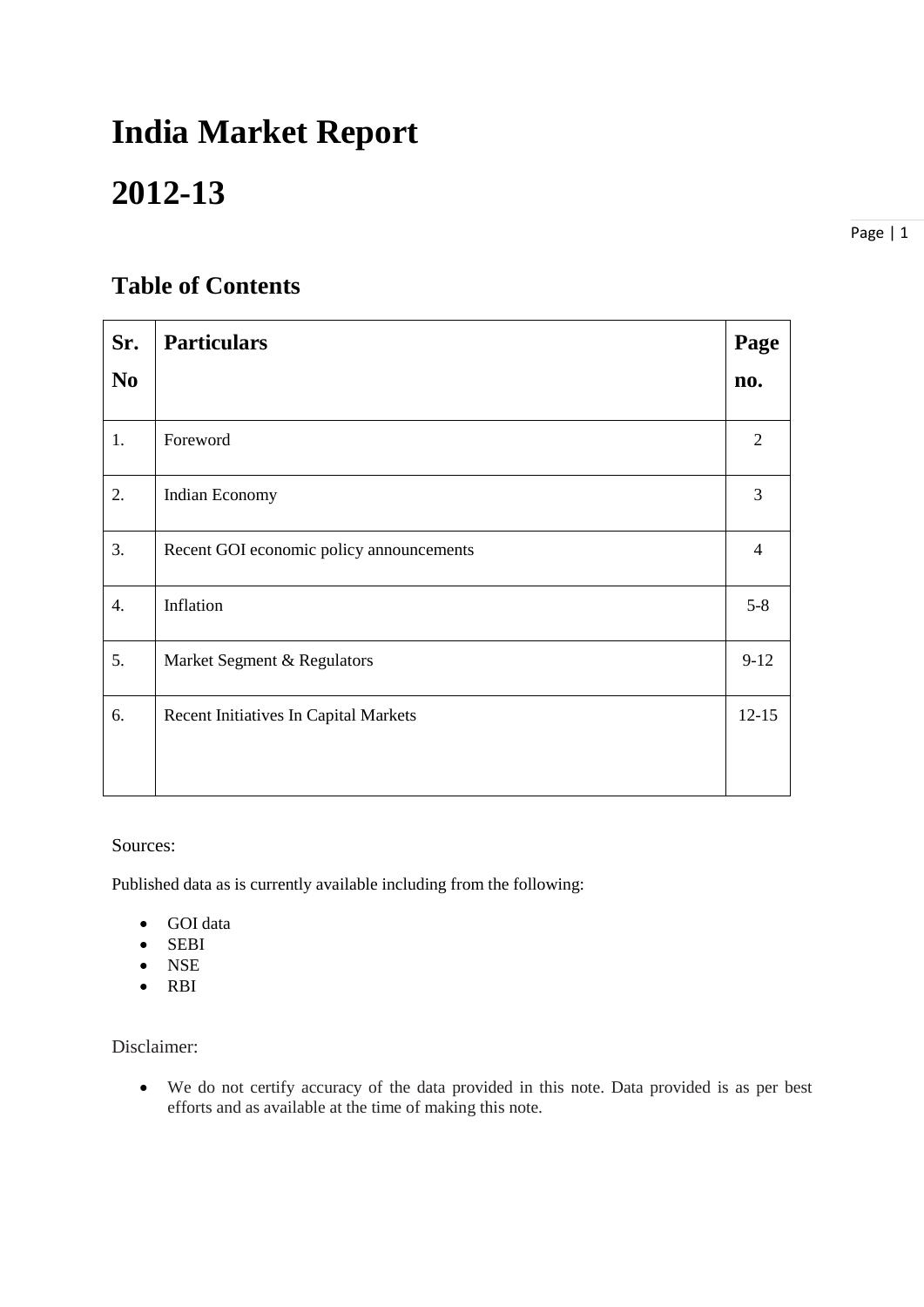## **ANMI**

ANMI was formed in the year 1994. It is a pan India body comprising of the trading members of NSE, BSE and MCX-SX with the ultimate aim of attaining the status of an SRO, and be also recognized as a think-tank catalyzing India's growth in the financial arena & thus paving way for India as an important "International Financial Hub" of the world. ANMI provides a healthy platform to its members to regularly interact with each other, aids them to identify and understand the problems/difficulties/issues being faced by them/investors/financial fraternity from time to time. It provides an opportunity to its members to voice their opinion on various procedures, policies, rules & regulations pertaining to operations of broking business.

## **INDIA ECONOMIC GROWTH – A FOREWORD**

India's economic growth and development during the period post independence in 1947 and till date has been gradual but steady. The period saw the initiated 'Socialistic' approach with focus on Agriculture and a gradual shift towards industrialization. The approach of various Governments which administered this large democracy was one of caution in triggering the liberalization process having regard to the needs of large population with different purchasing capacities and in particular the weaker sections of the society.

Various developmental measures that have been implemented by the Government over the period has now made 'India' as a nation with huge potentials for Investment and Development opportunities for developed countries which are now sadly stagnating for various reasons.

Indian capabilities in the areas of IT, Science and Technology, Medicine, Atomic energy to mention a few are now globally well known. An organized Financial & Capital Market, Banking Systems, Regulatory Process, Judicial Systems and Strong Infrastructure facilities in the urban areas provide further incentives for Investment and growth.

## **GLOBAL ECONOMIC SCENARIO**

Steady growth and development in the Information & Technology and its application in every field including business and commercial activities have transformed the global economy into a seamless market. The economies of different countries have now become inter-dependent with growth triggering growth elsewhere and at the same time slowdown in any major National economy impacting the other countries.

It is this seamless inter connection between economies of different countries resulted in the US subprime crisis that hit the USA in 2008 impacting negatively the global economy which continues to remain subdued. However, in the recent period there are clear indications of revival in the USA and China. While countries like Brazil, Russia, South Africa forming part of the BRICS countries were expected to show significant economic growth.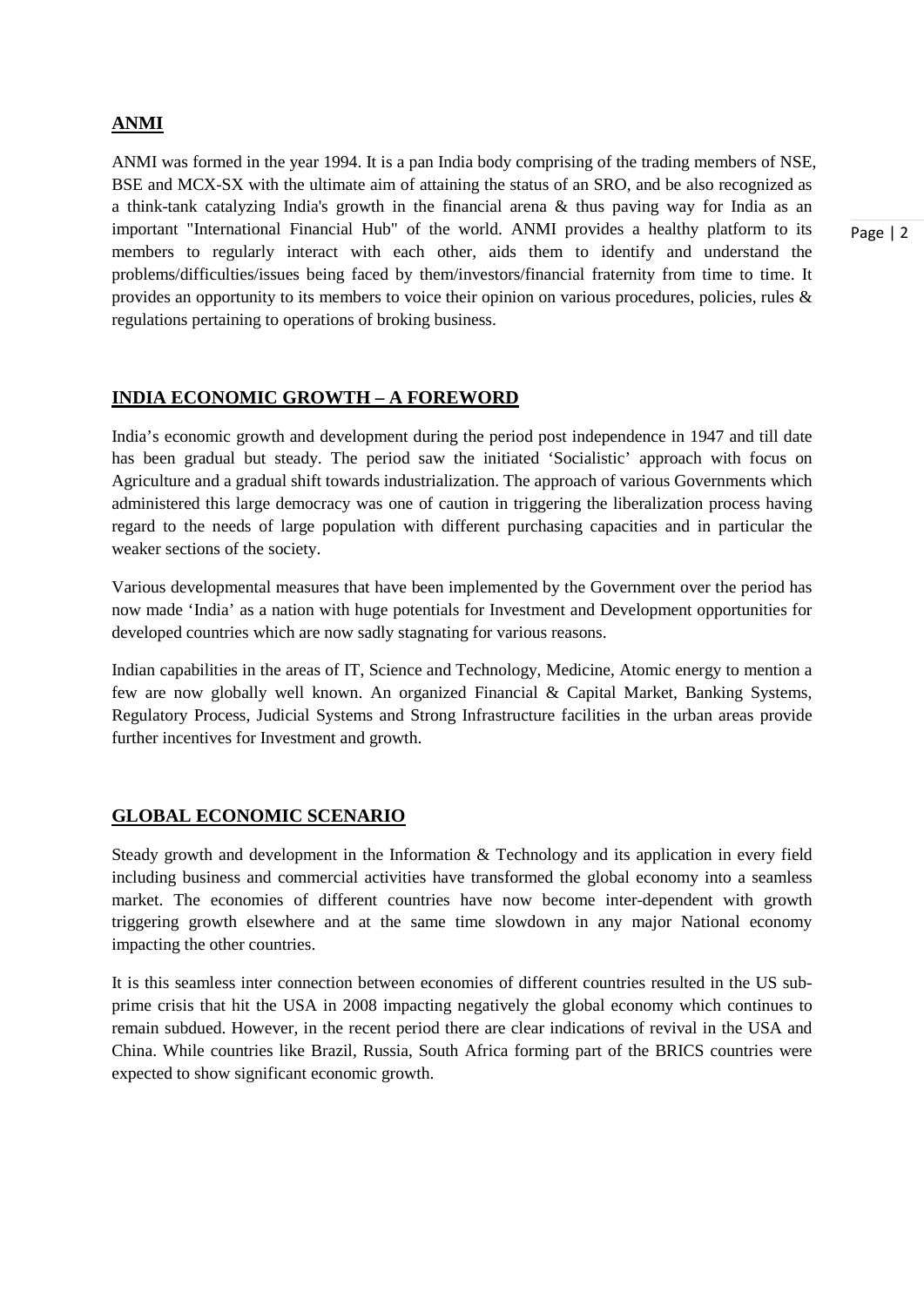#### **INDIAN ECONOMY**

The overall GDP growth for the year 2012-13 was 5% as against 6.2% growth that was recorded for the year 2011-12. The GDP growth for the year 2013-14 is now estimated to be around 5.5%. This is on account of healthy monsoon which is expected to bring back agricultural growth to its trend level. The factors posing threat to this growth are subdued industrial activity and growth environment in the country and the focus needed in the area of energy security, food security, poverty reduction, enhancing per capita income of the weaker sections, health care and education, supply of drinking water.

There has been a progressive change in the regulatory processes with emphasis on good governance in all segments. Several bills have been passed by the parliament and are set to become law. Like the New Company's Bill lays a strong emphasis on internal controls, risk management and internal audit and includes these concepts for the first time in legislation. The government has taken a big leap in the area of social welfare with the Food Security Bill being passed. This aims to provide the right to food to approximately 67% of India's population. The Land Acquisition Bill is also passed lately after being reviewed for required modification to facilitate faster growth and development. The Pension Fund Regulatory and Development Authority (PFRDA) Act gives statutory powers to regulate pension products as well as the fledgling New Pension Scheme.

As per the latest Revised Estimates (RE) of Central Statistics Office (CSO), the growth in real Gross Domestic Product (GDP) at factor cost at constant (2004-05) prices is estimated at 5 per cent in 2012- 13 as compared to 6.2 per cent in 2011-12. At disaggregated level, this (RE 2012-13) comprises growth of 1.9 per cent in agriculture and allied activities, 2.1 per cent in industry and 7.1 per cent in services as compared to a growth of 3.6 per cent, 3.5 per cent and 8.2 per cent respectively during 2011-12.The growth in GDP is placed at 4.8 per cent in the fourth quarter of 2012-13; agriculture grew by 1.4 per cent; industry by 2.7 per cent and services by 6.6 per cent.

No wonder India is now seen globally as a fast growing economy with potential to emerge as the most developed and strongest economy in the South East Asia Region in the coming years. Many of the Global MNC's, Industrialists and other major investors are chalking out plans and strategies to enter India to be part of the growth process.

## **BUSINESS GROWTH FOR LAST 3 YEARS FOR NSE, BSE, MCX-SX IN (CM, FO, CD)**

The business growth in India has increased far off from earlier projections in a calendar year. However NSE has strengthened its position in Capital Market, derivatives as compared to that of BSE, MCX-SX which requires improving investor participation.

| (Amount in Rs. Crores) |             |                |           |            |          |           |    |               |             |  |
|------------------------|-------------|----------------|-----------|------------|----------|-----------|----|---------------|-------------|--|
| <b>YEARS</b>           | <b>NSE</b>  |                |           | <b>BSE</b> |          |           |    | <b>MCX SX</b> |             |  |
|                        | <b>CM</b>   | <b>FO</b>      | CD        | CМ         | FO.      | $CD^*$    | CM | FO            | CD          |  |
| 2009-10                | 41,38,023   | 1,76,63,665    | 17,82,608 | 13,78,809  | 234      |           |    |               | 19,44,654   |  |
| 2010-11                | 35,77,410   | 2,92,48,221    | 34.49.788 | 11,05,027  | 154      |           |    |               | 41,94,017   |  |
| 2011-12                | 28, 10, 893 | 3, 13, 49, 732 | 46,74,990 | 6,67,498   | 8,08,476 | 14,88,978 | -  |               | 37, 32, 446 |  |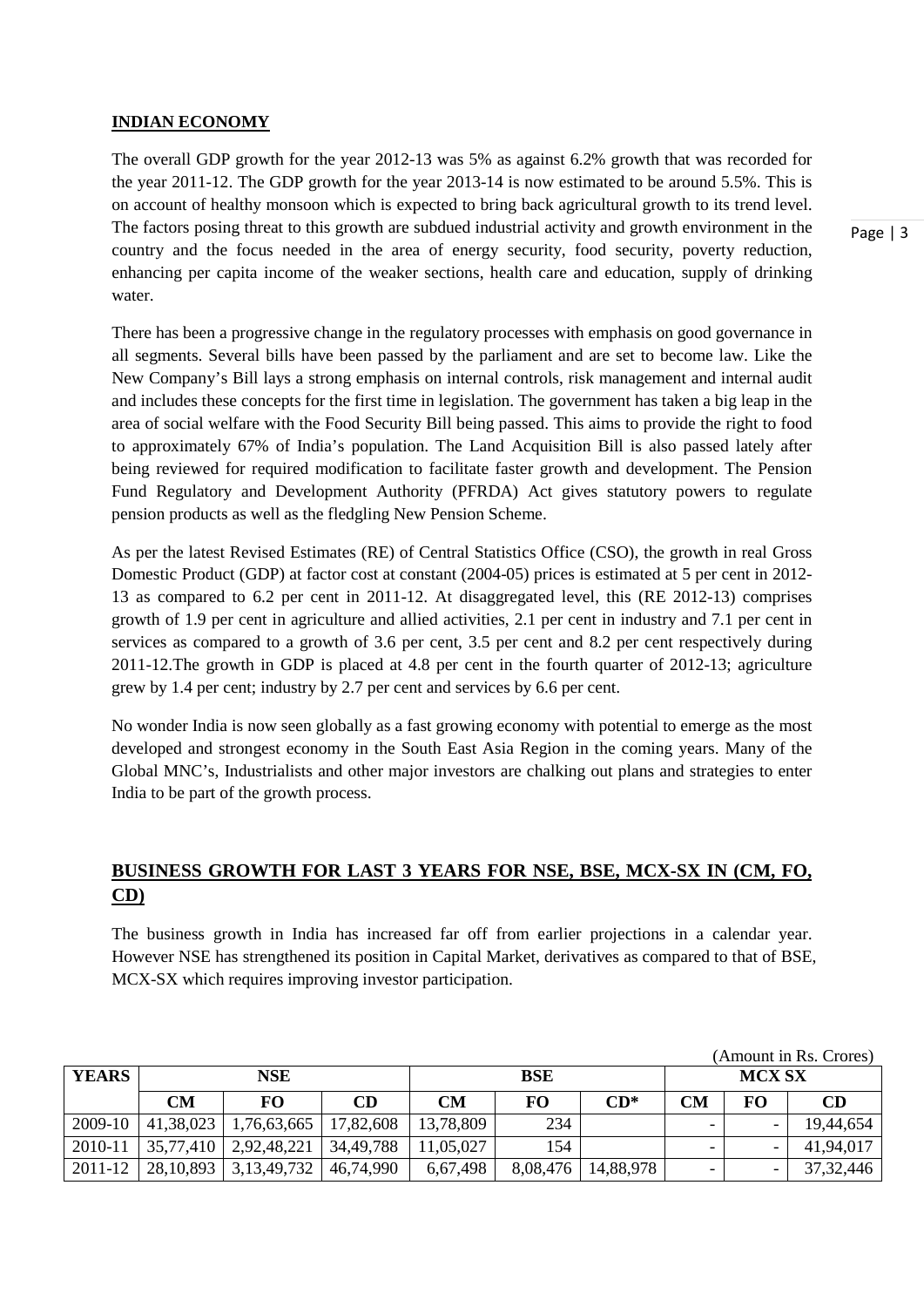|                 | 2012-13   27,08,279   3,15,33,004   52,74,465 |  | $5,48,774$   $71,63,519$ | 1,32,861 | 33 <sup>1</sup> | 8,049                           | 33,03,179 |
|-----------------|-----------------------------------------------|--|--------------------------|----------|-----------------|---------------------------------|-----------|
| $2013-$<br>14\$ | $9,06,524$   1,28,85,243   22,05,194          |  | 1,68,889 30,52,926       |          |                 | $85,590 \mid 6,182 \mid 65,830$ | 14,60,296 |

\$ indicates as on July 31, 2013

\* Figures of USE Subsidiary of BSE

Source: SEBI BULLETIN August 2013

## **RECENT GOI ECONOMIC POLICY ANNOUNCEMENTS**

- Withdrawal of subsidies on some Petroleum Products (LPG / Diesel)
- Further steps to reduce subsidies and thereby reduce fiscal deficit.
- Divestment of GOI equity holdings in some PSUs
- Close monitoring of Government Expenditure
- Incentives for retail equity investors.
- Food Security Bill to provide food right to approximately 67% of population.
- Rationalisation of National Plan and Non-Plan Expenditure.
- 5 year Road Map for Fiscal consolidation.
- Pension Regulatory Bill providing inter alia 49% limit on FDI Investment in the Sector.
- New Companies Act in line with changed Corporate Governance Environment and Global best practices.
- Land Acquisition Bill to fast track industry growth.
- Forward Contracts Regulation Act (Amendment) Bill providing inter alia a greater autonomy to Forward Markets Commission.
- Expeditious implementation of Major Infra Projects across the Country.

## **ANTICIPATED IMPACTS OF REFORMS ON THE INDIAN ECONOMY**

- Building positive sentiment.
- Boost for Commercial, Trading and Industrial activities.
- Building Investor Confidence, both Domestic and Foreign.
- Improve sentiments in the Capital Market including Investors.
- Return of Retail Investors in the Capital Market.
- Increase in Revenue Growth.
- Increased Employment generation.
- Meeting a GDP Growth target of about 5.5% for 2013-14.

## **FOREIGN CURRENCY ASSETS**

**Exchange rate:** The rupee depreciated by 8.9 per cent against US Dollar, 10.9 per cent against Pound Sterling, 8.6 per cent against Japanese Yen and 8.5 per cent against Euro in the month of August 2013.

**External assistance and debt service payments:** Gross external aid in April-July 2013 is Rs. 8474.2 Crores as compared to Rs. 7100.1 Crores during the corresponding period of the previous year. Net disbursement stood at Rs. 1539.8 Crores during April-July 2013 as compared to Rs. 523.6 Crores during April-July 2012 while net transfers were Rs.200.9 Crores during April-July 2013 as compared to (-) Rs.935 Crores during April-July 2012.

## **INFLATION**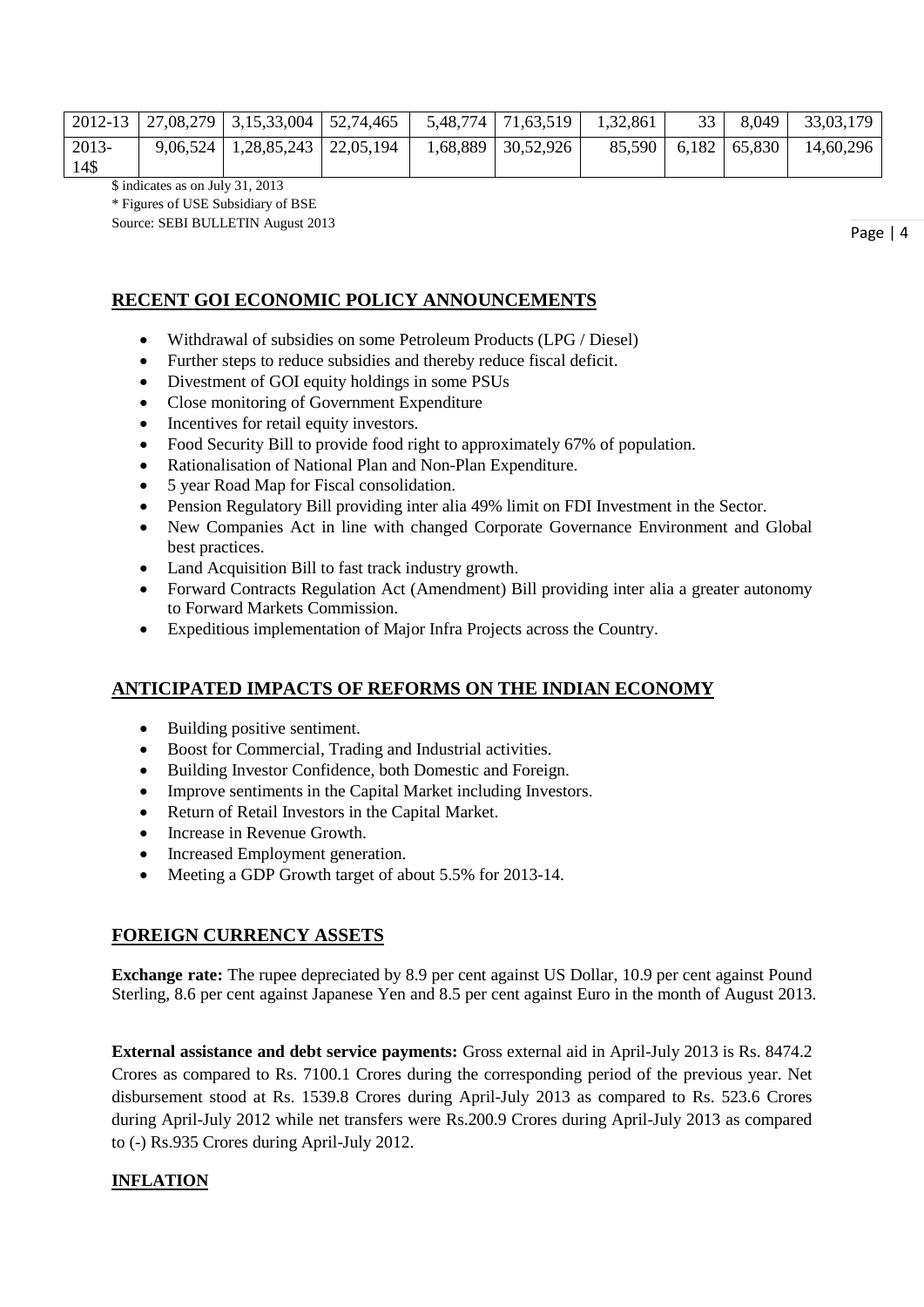**Wholesale Price Index (WPI 2004-05=100):** The WPI inflation for the month of July 2013 is reported at 5.79 per cent, as against 4.86 per cent in last month. The inflation has gone up mainly on account of higher inflation in cereals, vegetables especially onion, fish-inland, mutton and tea along with higher inflation in fuel and power.

**Inflation based on Consumer Price Indices (CPIs)**: The all India CPI inflation (combined) has declined to 9.64 per cent in July 2013 as against 9.87 per cent in June 2013. The fall is on account of decline in inflation of cereals, pulses, oils & fats, fruits and sugar in the current month. Inflation based on CPI-IW has increased to 11.06 per cent in June 2013 from 10.68 per cent in May 2013. CPI-IW food inflation stood at 14.86 per cent in June 2013 as against 13.24 percent in the previous month. Inflation for CPI-AL and CPI-RL was 12.80 per cent and 12.61 per cent respectively in July 2013.

## **MACROECONOMIC OUTLOOK (SOURCE: RBI)**

In an uncertain global economic environment, the interplay between growth slowdown, high inflation, wide current account, fiscal gaps and falling investment has weakened the economy. Surveys of business expectations confirm that confidence levels are low. On the other hand, inflation expectations remain sticky. The economy has reached a critical point, at which economic activity can spin up or down depending on how the policy uncertainty is addressed and supporting measures put in place. Leading indicators, especially credit growth and PMIs, suggest that a recovery is still possible with appropriate policy action.

#### **GROWTH PROSPECTS FOR 2013-14**

- India's real GDP growth continued to moderate for the second successive year in 2012-13 and dropped to 5.0 per cent, the lowest in the past 10 years. A combination of factors has contributed to growth moderation over past two years. These include structural impediments, high inflation for three years and cyclical slowdown in both global and domestic economies.
- The emerging macroeconomic scenario for the year 2013-14 is challenging amid the wide CAD, risks to fiscal targets, persistence of high consumer price inflation, risk of exchange rate depreciation feeding into inflation, slowing growth and deteriorating asset quality.
- Recovery is possible and can take shape later in 2013-14, but is predicated on better governance, the removal of supply constraints and maintenance of stability. Despite the new risks, as a baseline the real GDP growth outlook for 2013-14 is better than that in 2012-13, following the growth supportive measures taken by the Government of India and the southwest monsoon that has performed well so far.
- The IMF in its July update of the World Economic Outlook has made downward revisions in its current year growth estimates for India, Brazil and China. As fiscal adjustments take shape in advanced economies (AEs), shrinking deficits could keep AEs growth slow for an extended period. This could result in a significant drag on growth in India.
- Weakness in industrial activity has persisted and global growth has been tepid. Considering these factors, the First Quarter Review of Monetary Policy at end-July 2013 scaled down its growth projection from 5.7 per cent to 5.5 per cent.
- Turning to the external sector, weakening domestic saving, subdued export demand and the rising value of oil imports - most recently due to geopolitical risks emanating from the Middle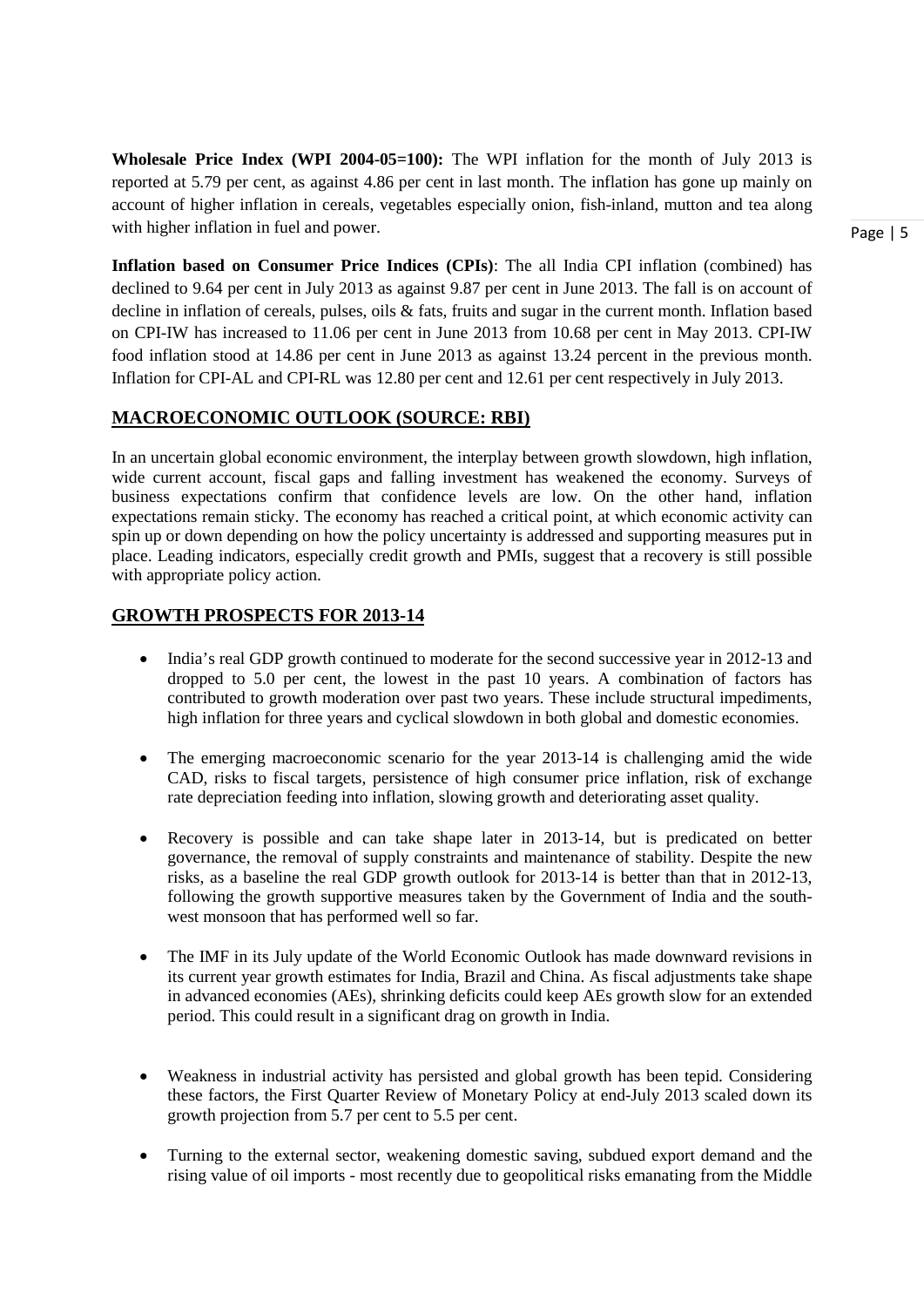East - have led to a larger current account deficit (CAD). Concerns about funding the CAD, amplified by capital outflows precipitated by anticipated tapering of asset purchases by the US Federal Reserve, increased volatility in the foreign exchange market. More recently, as these concerns have been mitigated after steps taken by the Government and the Reserve Bank to contain the CAD and improve the environment for external financing, the focus has turned to internal determinants of the value of the rupee, primarily the fiscal deficit and domestic inflation.

## **INFLATION RISKS REMAIN SIGNIFICANT**

- Although headline inflation had moderated in O1 of 2013-14 to an average of 4.7 per cent, risks on the inflation front are still significant. First, this is evident in a rebound in inflation to 5.8 per cent in July 2013. Creeping inflation pressures are visible arising from rising food and fuel prices, the latter in large part due to exchange rate depreciation. Second, while WPI inflation has moderated, CPI inflation remains close to double digits. Third, although food inflation came down from its high of January 2013, it has resurfaced since May 2013. While moderate MSP increases this year and a good monsoon give hope that inflation will be contained, if high food inflation persists into H2 of 2013-14, the risks of generalized inflation could become large. Fourth, the pass-through of the depreciation of the rupee exchange rate is incomplete and will put upward pressure as it continues to feed through to domestic prices.
- Overall, the inflation outlook appears to be better than in the previous year. Non-food manufactured products inflation at 2.4 percent in July 2013 remained within comfortable limit. In its Annual Policy Statement of Monetary Policy on May 3, 2013, the Reserve Bank projected WPI inflation to be range-bound around 5.5 percent during 2013-14, keeping in view the domestic demand-supply balance, the outlook for global commodity prices and the forecast of a normal monsoon.
- The outlook for global commodity prices largely remains benign, but risks of price increase on-shore have increased following the rupee depreciation and firming up of global crude prices during July 2013. Therefore, some price pressures may build up in the latter half of 2013-14. The normal monsoon, however, has taken a major risk off the horizon, although the renewed upsurge in food prices in the first four months of 2013-14 implies that a close vigil is necessary so that the relative price change does not affect the general level of prices.

## **BUSINESS EXPECTATIONS INDICES SUGGEST SUBDUED BUSINESS CONFIDENCE**

- Various surveys portray weakening optimism about business prospects. The National Council of Applied Economic Research (NCAER) Business Confidence Index conducted in March 2013 dropped 4.5 percent compared to the previous quarter. The survey surfaced some mixed trends with investment climate and financial position showing a decline while capacity utilisation and expectations on economic conditions show improvement in the short run.
- The latest Dun & Bradstreet Business Optimism Index for July–September 2013, conducted in June 2013 amid renewed domestic and global economic pressures, indicates increased pessimism. The Composite CFO Optimism Index for Q3 2013 declines by 4.1% on a y-o-y basis and by 3.4% on a q-o-q basis. The percentage of CFOs who perceive increase in the level of financial risk on their company's balance sheet as compared to the year ago period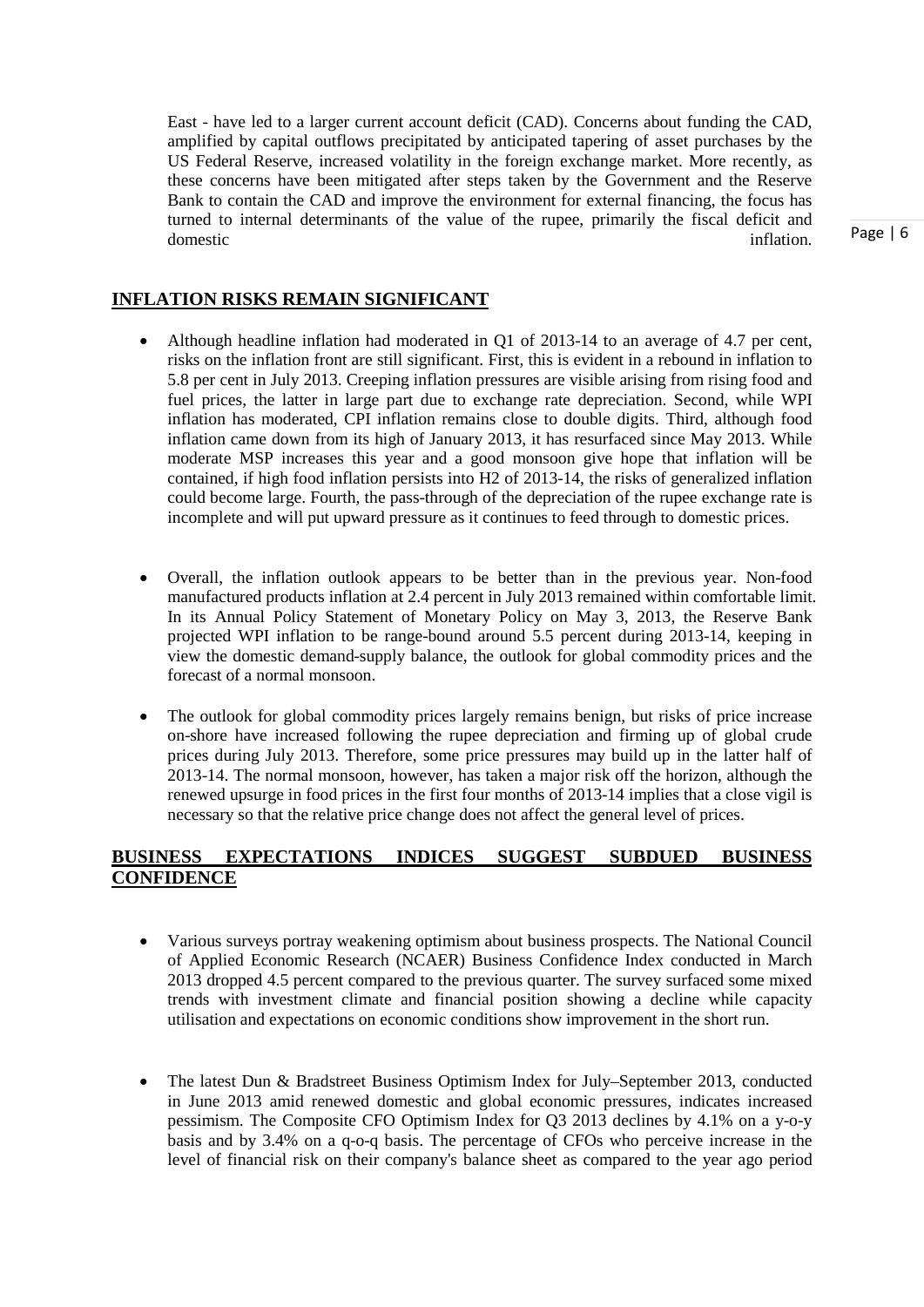has been steadily increasing over the past 6 quarters. The survey revealed that reducing cost remains the topmost priority.

- The CII business confidence index, however, remained almost unchanged, with almost 48% of the respondents expecting a 6-6.5 percent growth in 2013-14. The survey indicates optimism about overall sales, new orders exports and value of production in the first quarter of 2013-14 from the levels of previous quarter.
- The seasonally adjusted HSBC India Manufacturing Purchasing Managers' Indices (PMI) fell from 50.1 to 48.5 in August, indicating a moderate deterioration of business conditions. This was led by a decline in new orders, especially export orders. Encouragingly, Indian manufacturers continued to add to their workforce numbers in August.

## **INDUSTRIAL OUTLOOK SURVEY POINTS TO MODERATION IN BOTH DEMAND AND FINANCIAL CONDITIONS**

- The Reserve Bank's 62th round of the Industrial Outlook Survey (http://www.rbi.org.in/IOS62), conducted during Q1 of 2013-14 with a sample of 1,321 manufacturing companies, and showed a substantial deterioration in business sentiments in the assessment quarter Q1. However, it shows slightly improved optimism for quarter Q2 of 2013-14.
- The Business Expectation Index (BEI), a measure that gives a single snapshot of the industrial outlook, dropped significantly by 4.4 points for Q1: 2013-14, touching the lowest point in last three financial years. For Q2: 2013-14, however, it improved marginally by 1.1 points. While BEI continued to remain in the growth terrain, the index capturing assessment almost reached the threshold level of 100, which separates expansion from contraction.
- Net response of major demand side parameters, viz., production, order books, capacity utilisation and exports dropped substantially in Q1:2013-14, whereas the sentiments on imports remained broadly unchanged. The demand condition outlook for Q2:2013-14, however, shows slightly improved optimism.
- The results also point to lower optimism in the overall financial situation through Q1 of 2013-14, but some upturn for Q2: 2013-14. 'Cost of external finance' is perceived to rise further, but by a lower percentage of respondents. The majority expect the cost of raw material to rise further in Q2 of 2013-14 but at a lower rate. While a higher percentage of respondents (on a net basis) assessed that the profit margin declined over the last quarter, the outlook for Q2 of 2013-14 showed some improvement.

## **CONSUMER CONFIDENCE SURVEY INDICATES STATIC FUTURE EXPECTATIONS**

The Reserve Bank's 13th round of the Consumer Confidence Survey (http://www.rbi.org.in/CCS13), conducted in June 2013, indicates the outlook on economic conditions has been consistently better than the positive perceptions on current economic conditions as compared to a year ago. The optimism regarding increase in future income (one-year ahead) has improved. The proportion of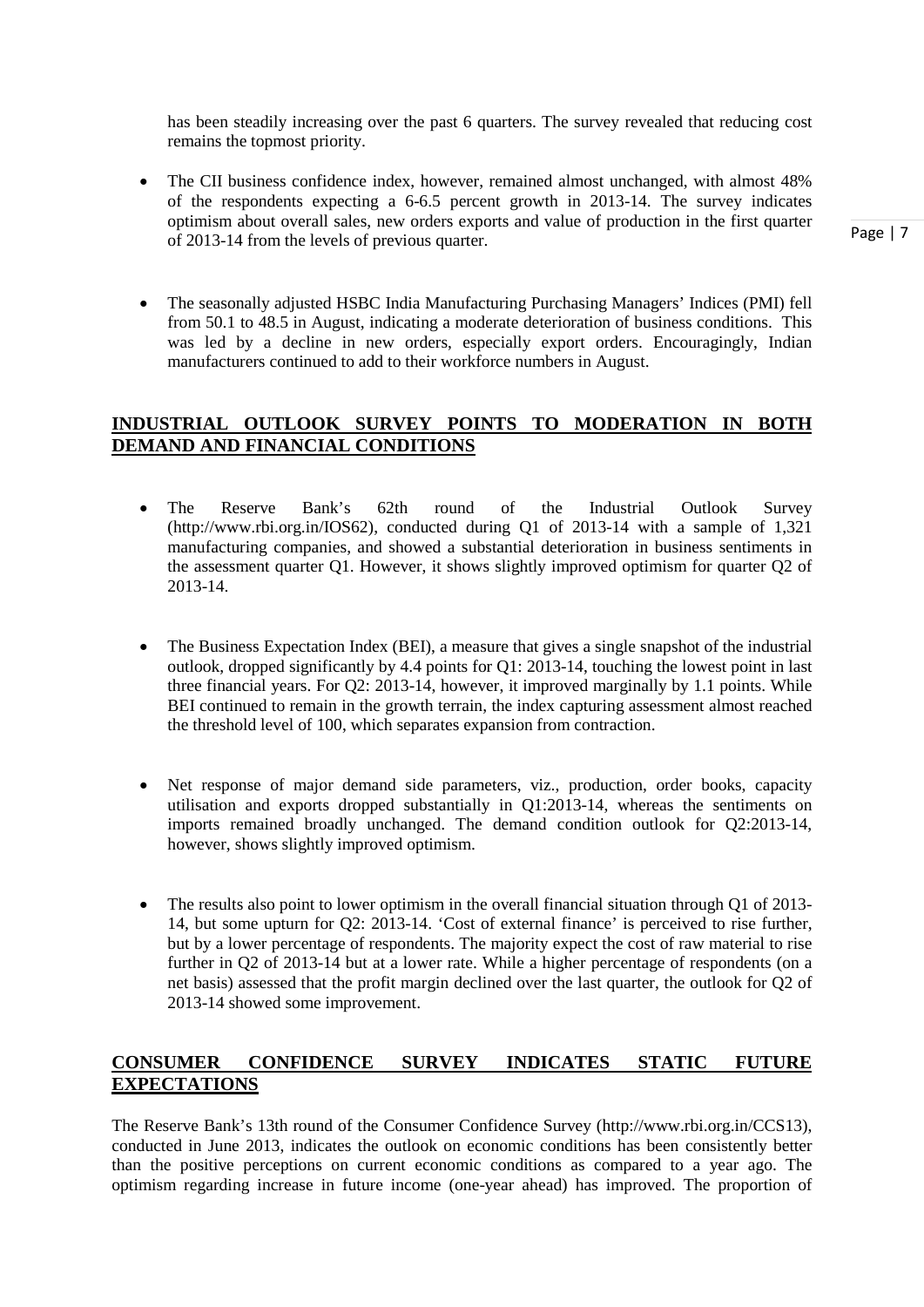respondents reporting improvement in the future employment scenario has consistently been higher than those reporting improvement in current employment as compared to a year ago.

#### **EXTERNAL AGENCIES SEE MODERATION IN GROWTH AHEAD**

The revised GDP growth estimate for 2012-13 at 5 percent came in sharply lower than the conservative estimates made earlier. Stuttering global growth coupled with domestic concerns on multiple fronts, viz., weak IIP growth momentum, persistent inflation, and high fiscal and current account deficits have led to further downward revisions in the growth outlook for 2013-14 by 0.2-1.1 percentage points. At this juncture, however, the consensus forecasts on growth seem to be placed around the 5.5 percent projected by the Reserve Bank in its First Quarter Review of Monetary Policy at end July-2013.

| <b>Agencies' Projections for 2013-14</b> |                                                 |            |                                 |              |  |  |  |  |  |
|------------------------------------------|-------------------------------------------------|------------|---------------------------------|--------------|--|--|--|--|--|
| <b>Agency</b>                            | <b>Latest Projection</b>                        |            | <b>Earlier Projection</b>       |              |  |  |  |  |  |
|                                          | <b>Month</b><br><b>GDP Growth</b><br>(Per cent) |            | <b>GDP Growth</b><br>(Per cent) | <b>Month</b> |  |  |  |  |  |
| 1                                        | 2                                               | 3          | 4                               | 5            |  |  |  |  |  |
| <b>Finance Ministry</b>                  | 5                                               | July. 2013 | 6.1 to 6.7                      | Feb. 2013    |  |  |  |  |  |
| <b>PMEAC</b>                             | 5.3                                             | Sep. 2013  | 6.4                             | Apr. 2013    |  |  |  |  |  |
| <b>IMF</b>                               | 5.6                                             | July. 2013 | 5.8                             | Apr. 2013    |  |  |  |  |  |
| World Bank                               | 5.7                                             | June. 2013 | 6.4                             | Jan. 2013    |  |  |  |  |  |
| $OECD**$                                 | 5.3                                             | May. 2013  | 5.9                             | Dec. 2012    |  |  |  |  |  |
| <b>ADB</b>                               | 5.8                                             | July. 2013 | 6                               | Apr. 2013    |  |  |  |  |  |
| <b>NCAER</b>                             | 5.9                                             | July. 2013 | 6.2                             | Jan. 2013    |  |  |  |  |  |
| ** GDP at market prices.                 |                                                 |            |                                 |              |  |  |  |  |  |

## **INFLATION EXPECTATIONS STAY STICKY**

The Inflation Expectations Survey of Households (IESH) (http://www.rbi.org.in/IESH32), conducted among 4,960 urban households across 16 cities in June 2013, indicates that the median inflation perception for the current quarter (i.e., April- June 2013) as well as the median inflation expectations going forward remained at the same level.

## **IMPACT OF INFLATION & MACRO RISKS ON GROWTH - APPROACH TO POLICY ACTIONS**

Domestic growth declined to its lowest in 48 quarters during Q1 of 2013-14. Early indications for Q2 of 2013-14 suggest that growth is likely to remain subdued. While growth risks are significant, policy choices have been complicated as inflation remains above the comfort level. Further, inflation risks have increased and continue to constitute significant risk to growth sustainability, thus making it imperative to not allow monetary conditions to aggravate these risks. Also, the wide CAD and high fiscal deficit continue to limit the monetary space and pose major challenges for macroeconomic policy. Though adjustments in the exchange rate could contribute to bridging the current account deficit; excessive volatility, particularly the risks of a downward spiral in the rupee, needs monitoring.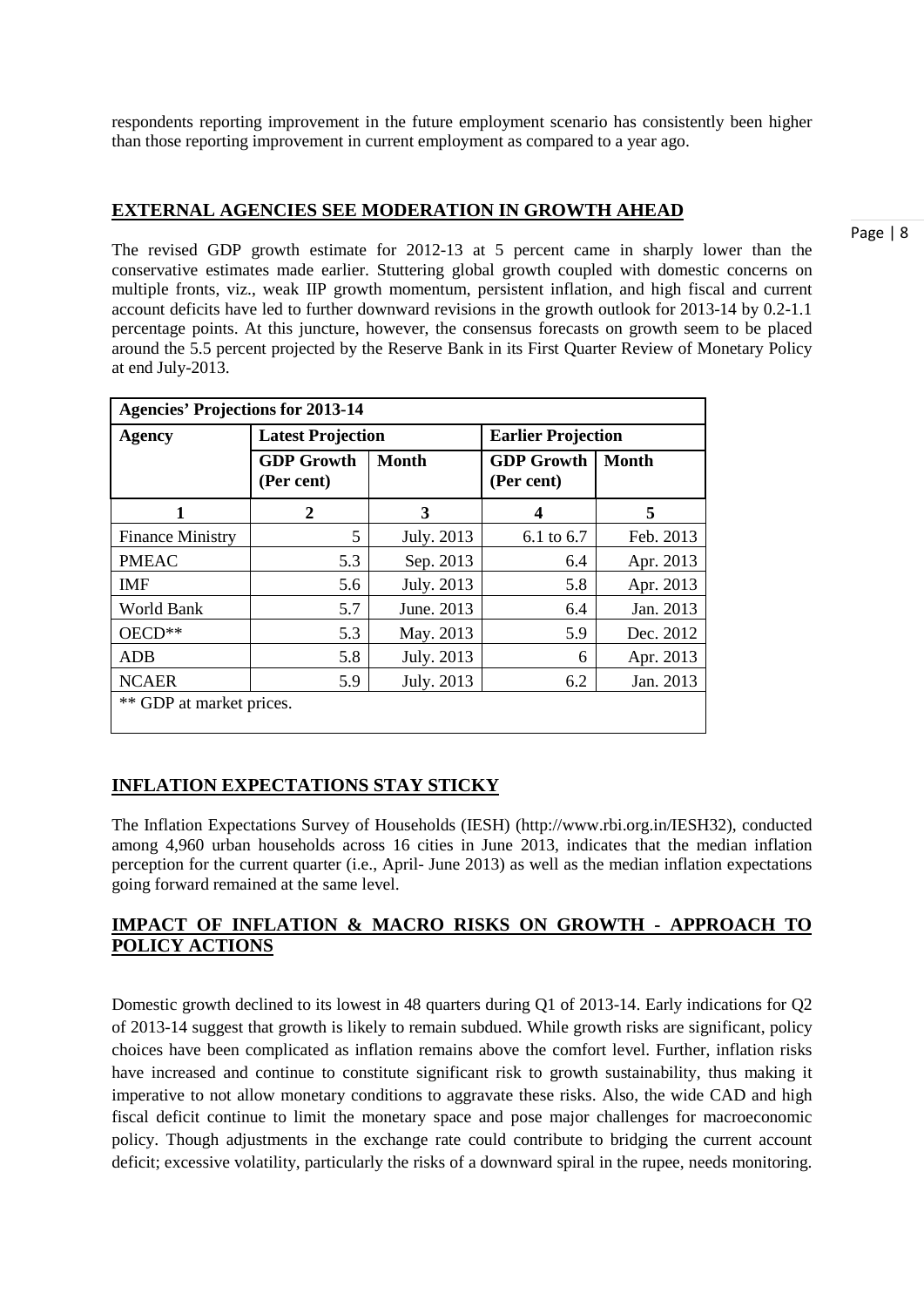Going forward, improved liquidity and monetary conditions suggest the possibility of a slow recovery in industrial growth.

Despite accommodative monetary policy across the globe throughout 2012-13, it has moderately affected commodity prices. Rising input costs have fed into output prices, though further pass-through may be limited. On the other hand, corporate are likely to raise prices to protect themselves against margin pressures in sectors where competitive structures are not in place and mark-ups can be protected.

The economy is now at a critical juncture where revival can be supported by restoring confidence through policy actions to encourage investment. Removing constraints on FDI and improving the investment climate by moving quickly to address bottlenecks in infrastructure space are important. Also, speeding up fiscal consolidation by putting in place an investment stimulus through large capital spending by the government but offsetting it by curtailing revenue spending by revamping the subsidy schemes could go a long way in reviving growth. Reviving infrastructure investment, while addressing increased risks to lending to this sector is critical in this context.

In short, decisive policy action backed by credible commitment to a long-term strategy for correcting macroeconomic imbalances and stimulating investment is crucial at this stage to revive confidence as well as provide space for monetary policy to help sustain growth while keeping inflation under control.

#### **MARKET SEGMENTS**

The securities market has two interdependent and inseparable segments, namely, the new issues (primary) market and the stock (secondary) market. The primary market provides the channel for the creation and sale of new securities, while the secondary market deals in the securities that were issued previously. The securities issued in the primary market are issued by public limited companies or by government agencies. The resources in this kind of market are mobilized either through a public issue or through a private placement route.

The secondary market enables participants who hold securities to adjust their holdings in response to changes in their assessment of risks and returns. Once new securities are issued in the primary market, they are traded in the stock (secondary) market. The secondary market operates through two mediums, namely, the over-the-counter (OTC) market and the exchange-traded market. The OTC markets are informal markets where trades are negotiated. Most of the trades in government securities take place in the OTC market. All the spot trades where securities are traded for immediate delivery and payment occur in the OTC market. The other option is to trade using the infrastructure provided by the stock exchanges. The exchanges in India follow a systematic settlement period. All the trades taking place over a trading cycle (day = T) are settled together after a certain time  $(T + 2 \text{ day})$ .

#### **INTERNATIONAL SCENARIO**

Global integration—the widening and intensifying of links—between high-income and developing countries has accelerated over the years. Over the past few years, the financial markets have become increasingly global. The Indian market has gained from foreign inflows through the investment of Foreign Institutional Investors (FIIs). Following the implementation of reforms in the securities industry in the past few years, Indian stock markets have stood out in the world ranking. National Stock Exchange India has maintained its number one rank in terms of volume in equity shares with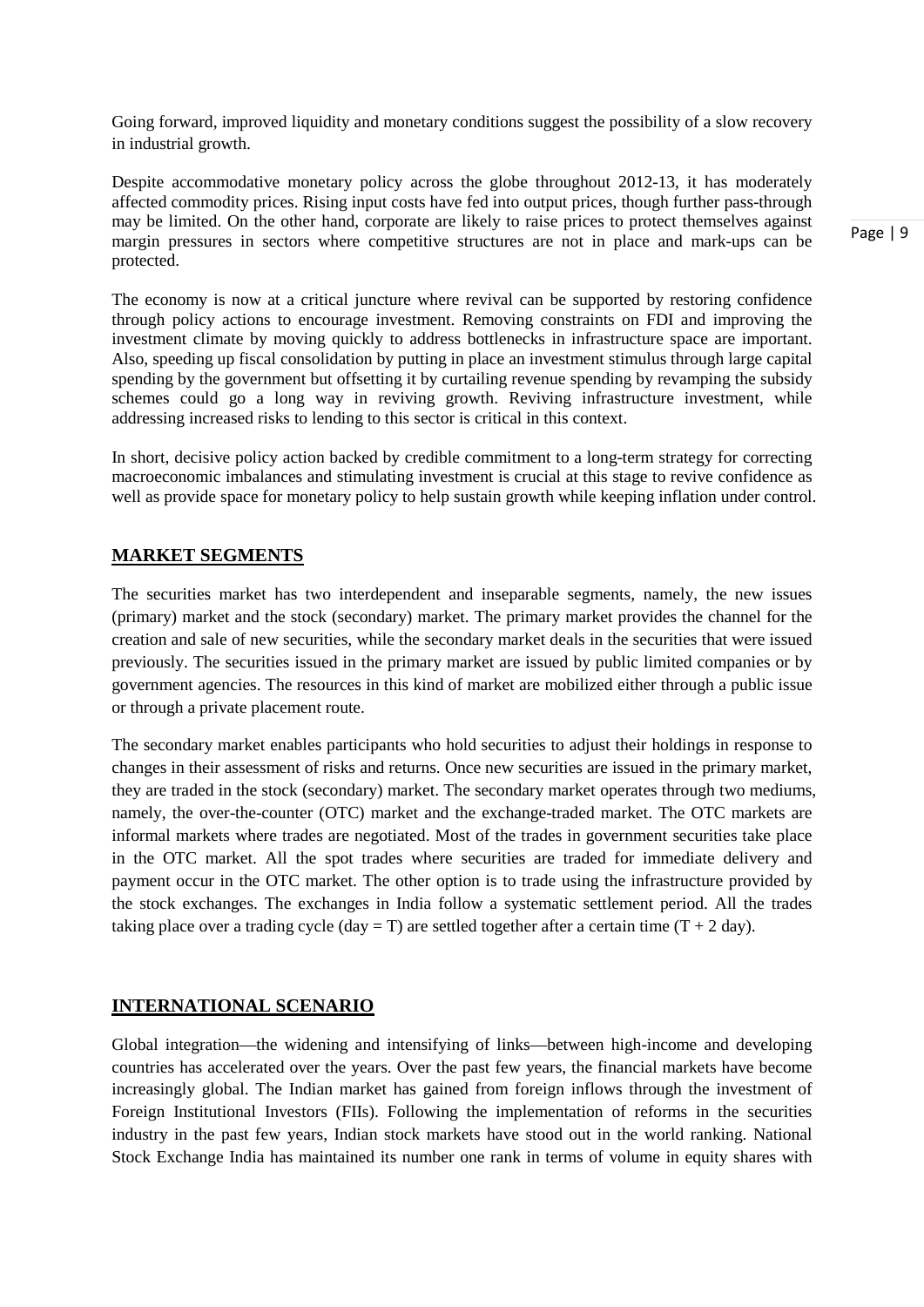more than 977 million trades done during Jan-Aug 2013. India's Bombay Stock Exchange stood at 8<sup>th</sup> position during the same period with more than 216 million trades.

The stock markets worldwide have grown in size as well as depth over the years. But 2012 was a very challenging year for exchanges. As per World Federation of Exchanges (WFE), the volumes of all products traded on WFE members were significantly down: -22.5% for equity transactions (USD 49 tn) and -20% for derivatives (14.9bn of equity and interest rates contracts traded). Cash markets continued to suffer from the relative disaffection for equities; derivatives markets were affected from the continued low interest rate environment and the significant decrease of volatility, both factors reducing hedging needs. After the sharp decline observed in 2011, it recovered in 2012 with a 15% growth rate, getting back to its end-of 2010 level (USD 55 tn).

## **HOUSEHOLDS**

According to the RBI data, investments in financial assets accounted for 35.9 percent of the household savings during 2011–2012 with remaining going into physical assets. Household investment in financial assets was 44.2% in 2010-11.

In the fiscal year 2011–2012, the household sector invested 57.4 percent of financial savings in deposits, 34.1 percent in insurance / provident & pension funds.

## **PRIMARY MARKET**

An aggregate of Rs. 308,700 million was raised by the private sector and public sector in 2012–2013, compared to Rs.484,700 million in 2011–2012 (a decrease of 36.3 percent). Resource mobilization through Euro Issues dropped significantly by 38.3 percent to Rs.10,400 million in 2012–2013.

## **SECONDARY MARKET**

The exchanges in the country offer screen-based trading system. There were 9,307 trading members registered with SEBI at the end of March 2012. The market capitalization has grown over the period, indicating that more companies are using the trading platform of the stock exchange. The market capitalization across India was around Rs. 62,149,410 million at the end of March 2012. Market capitalization ratio is defined as the market capitalization of stocks divided by the GDP. It is used as a measure that denotes the importance of equity markets relative to the GDP. It is of economic significance since the market is positively correlated with the ability to mobilize capital and diversify risk. The all-India market capitalization ratio increased to 110.4 percent in 2011–2012 from 94.1 percent in 2010–2011.

The trading volumes on the stock exchanges have been witnessing phenomenal growth over the past few years. It has grown at Compounded Annual Growth Rate (CAGR) of 16.2% during 2004 to 2012.

## **DERIVATIVES MARKET**

The number of instruments available in derivatives has increased. To begin with, SEBI only approved trading in index futures contracts based on the Nifty 50 Index and the BSE 30 (SENSEX) Index. This was followed by approval for trading in options based on these indices and options on individual securities, as well as futures on interest rates derivative instruments. On the NSE, there are futures and options based on the benchmark index Nifty 50, CNX IT Index, Bank Nifty Index, and Nifty Midcap 50, as well as futures and options on 140 single stocks (as on August 30, 2013). On the BSE, futures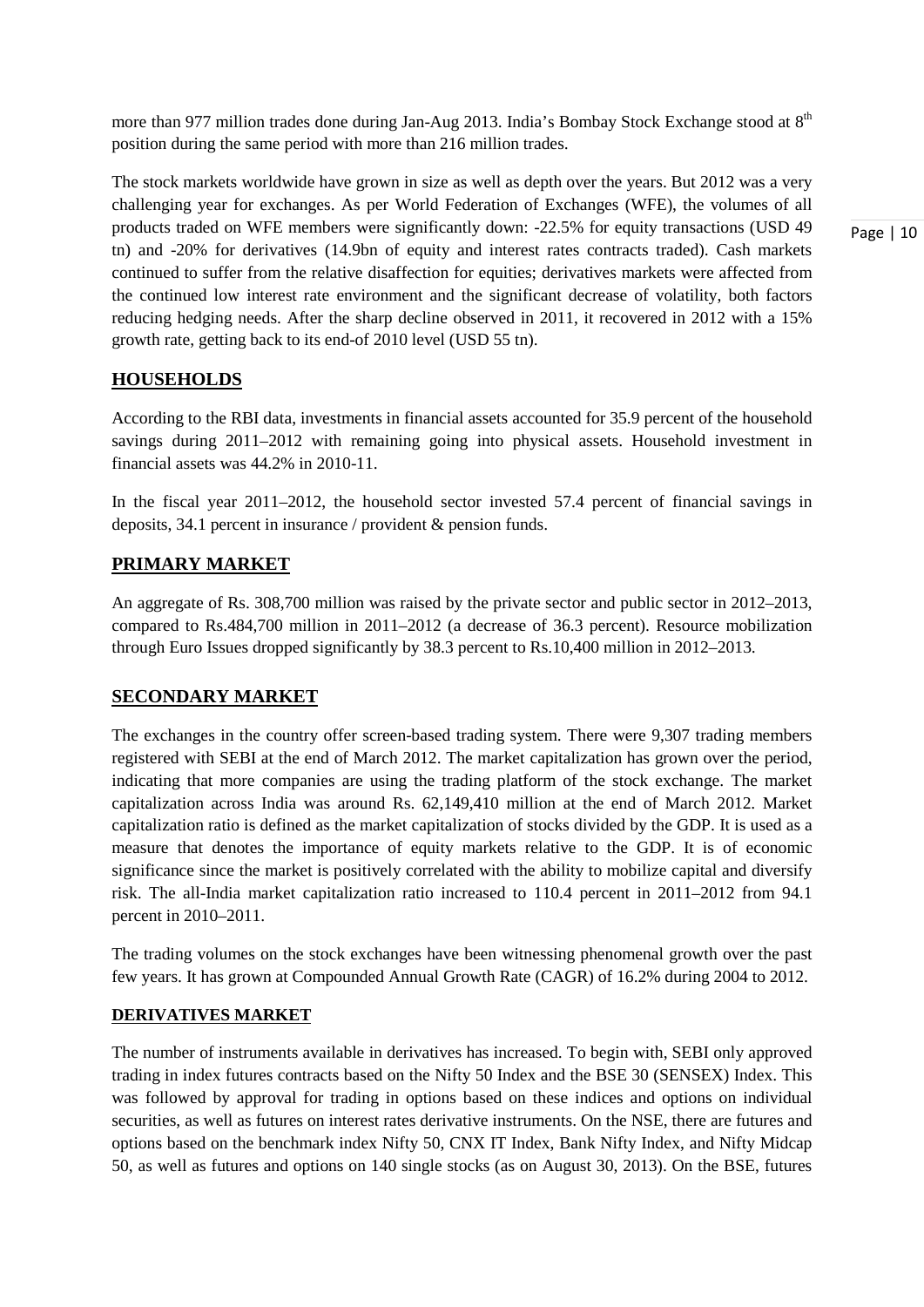and options are based on the BSE-30 (SENSEX), BSE TECK, BSE BANKEX, BSE Oil & Gas, and BSE SENSEX mini, as well as futures and options on 33 single stocks (as on August 30, 2013).

The mini derivative (futures and options) contracts on the Nifty 50 and the SENSEX were introduced for trading on January 1, 2008. The total exchange traded derivatives witnessed a value of Rs. 315,330,039 million in 2012–2013 as against Rs. 313,497,317 million in the preceding year. In the Indian scenario as well as in the global market, NSE has created a niche for itself in terms of derivatives trading in various instruments.

NSE, which has been a pioneer in the introduction of innovative and investor-friendly products, has introduced rupee denominated future contracts on global indices such as S&P 500 and Dow Jones Industrial Average (DJIA), and option contracts on S&P 500 with effect from August 29, 2011. This is the first time in the world that future contracts on the S&P 500 index were introduced and listed on an exchange outside of their home country (the US).

## **REGULATORS**

The absence of conditions for perfect competition in the securities market makes the role of the regulator extremely important. The regulator ensures that the market participants behave in a certain manner so that the securities markets continue to be a major source of finance for the corporate sector and the government while protecting the interests of investors.

In India, the responsibility for regulating the securities market is shared by the Department of Economic Affairs (DEA), the Ministry of Company Affairs (MCA), the Reserve Bank of India (RBI), and SEBI. The orders of SEBI under the securities laws are appealable before a Securities Appellate Tribunal (SAT).

Most of the powers under the Securities Contracts (Regulation) Act, 1956 (SCRA) can be exercised by the DEA while a few others can be exercised by SEBI. The powers of the DEA under the SCRA are also concurrently exercised by SEBI. The powers in respect of the contracts for sale and purchase of securities, gold-related securities, money market securities and securities derived from these securities, and ready forward contracts in debt securities are exercised concurrently by the RBI.

#### **REGULATORY FRAMEWORK / LEGISLATIONS**

**The SEBI Act, 1992:** The SEBI Act, 1992 was enacted to empower SEBI with statutory powers for (a) protecting the interests of investors in securities, (b) promoting the development of the securities market, and (c) regulating the securities market. SEBI has full autonomy and the authority to regulate and develop an orderly securities market.

**Securities Contracts (Regulation) Act, 1956:** This Act provides for the direct and indirect control of virtually all aspects of securities trading and the running of stock exchanges, and aims to prevent undesirable transactions in securities.

**Depositories Act, 1996:** The Depositories Act, 1996 provides for the establishment of depositories in securities with the objective of ensuring free transferability of securities with speed, accuracy, and security by (a) making securities of public limited companies freely transferable, subject to certain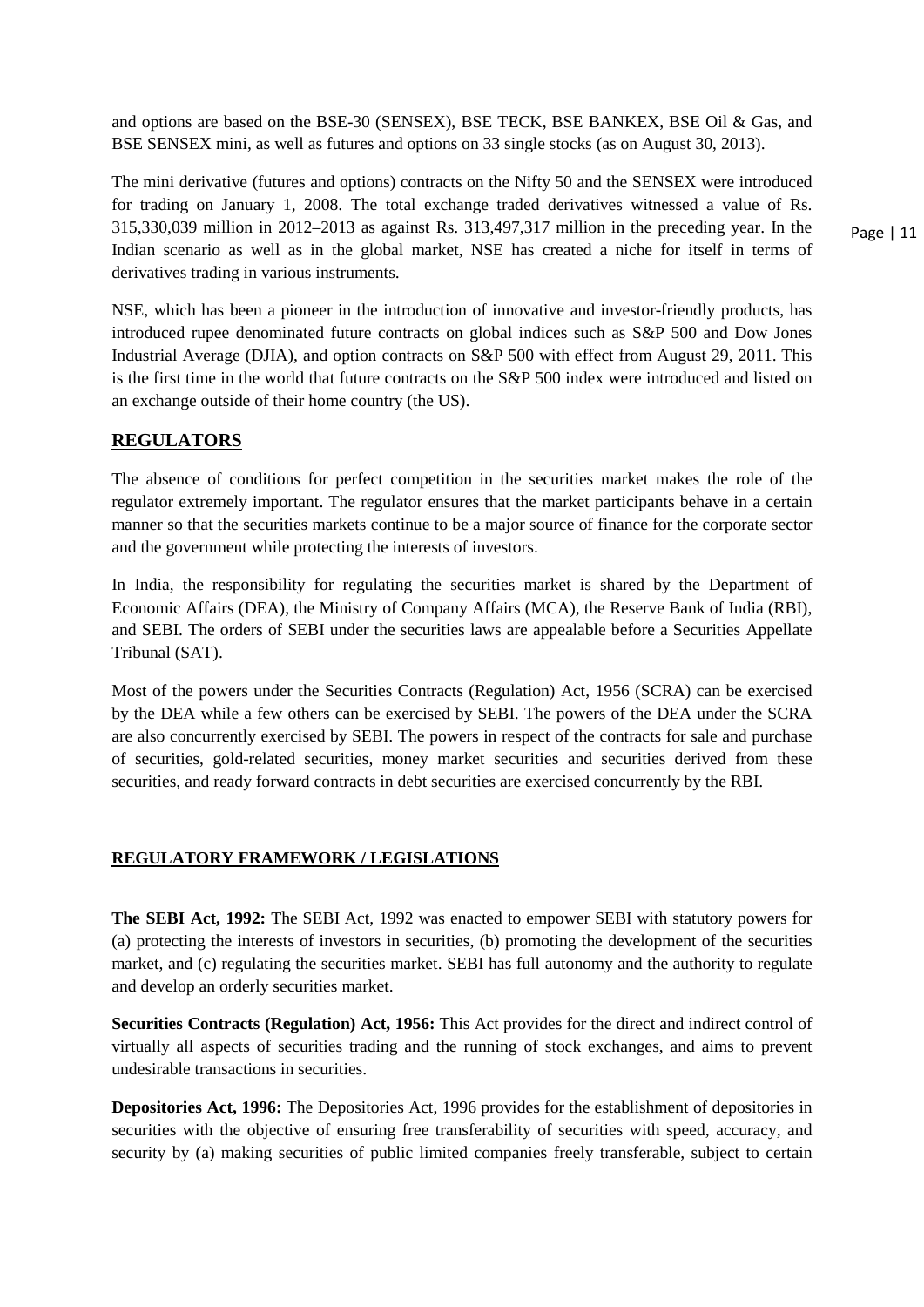exceptions; (b) dematerializing the securities in the depository mode; and (c) providing for the maintenance of ownership records in a book entry form.

**Companies Act, 2012:** The companies act, 1956 has been comprehensively amended and has been approved by the government. This essentially regulates the formation, management and functioning of different types of companies**.** It also deals with the issue, allotment, and transfer of securities, as well as various aspects relating to company management. It provides the standard of disclosure in public issues of capital, particularly in the fields of company management and projects, information about other listed companies under the same management, and the management's perception of risk factors.

**Prevention of Money Laundering Act, 2002:** The primary objective of this Act is to prevent money laundering, and to allow the confiscation of property derived from or involved in money laundering. According to the definition of "money laundering," anyone who acquires, owns, possess, or transfers any proceeds of crime, or knowingly enters into any transaction that is related to the proceeds of crime either directly or indirectly, or conceals or aids in the concealment of the proceeds or gains of crime within India or outside India commits the offence of money laundering. Besides prescribing the punishment for this offence, the Act provides other measures for the prevention of money laundering.

## **RECENT INITIATIVES IN CAPITAL MARKETS**

- Development of Corporate Bond Market
- Dedicated trading platforms for small and medium scale enterprises
- Reducing transaction cost in Securities markets
- QFI access to Indian Equity Markets, corporate bonds and mutual fund debt schemes
- Liberalization in ECBs: Permitting External Commercial Borrowings (ECB) to part finance Rupee debt of existing power projects
- Financial Stability and Development Council (FSDC)
- Financial Action Task Force (FATF)
- Permitting two-way fungibility in Indian Depository Receipts
- Reduction in the rate of long-term capital gains tax in the case of other non-resident investors, including Private Equity from 20% to 10% on the same lines as applicable to FIIs
- Providing the levy of Securities Transaction Tax (STT) at the rate of 0.2 per cent on sale of unlisted securities in the course of IPO
- Tax exemption to "Angel" investors investing in in start-up companies
- Extending the lower rate of withholding tax to funds raised through long term infrastructure bonds in addition to borrowing under a loan agreement
- Removal of Restriction on Venture Capital Funds to invest only in nine specified sectors
- Financial Sector Legislative Reforms Commission (FSLRC)
- Rajiv Gandhi Equity Saving Scheme
- Mandatory offer of electronic voting facility
- Income tax exemption to the Beneficial Owners Protection Fund (BOPF) set up by the Depositories
- Proposal for New Banking Licenses
- Permission to existing banks to open new branches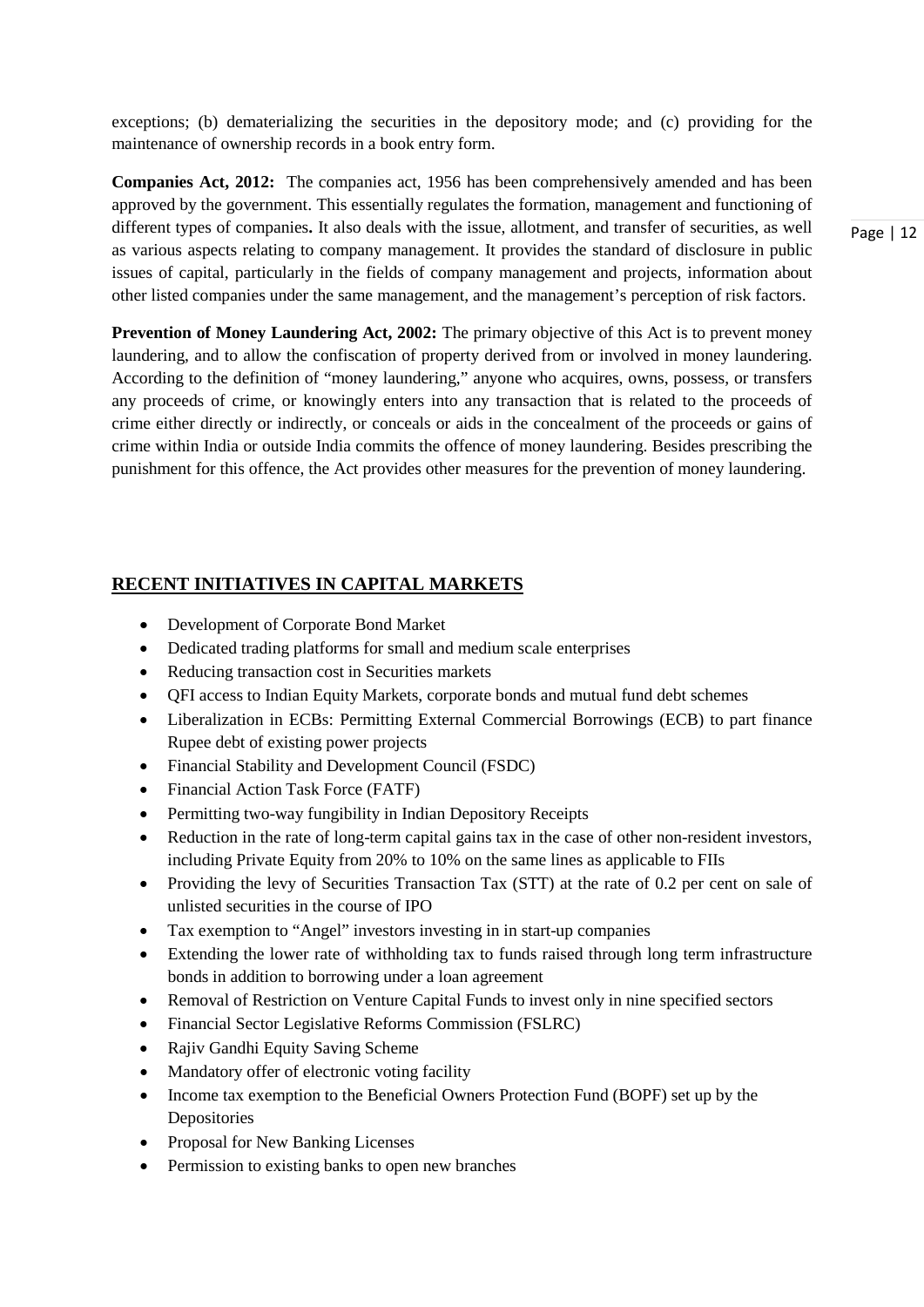#### **CONCLUSION:**

Managing a large democracy with a large population is always a challenge. India's transition from Agrarian to Industrial economy has been steady but slow. There have been scenarios where the government has been always grappling with the challenges of expectations of different segments of population and in particular the weaker section. The percentage of weaker section (Poverty Ratio) has significantly declined from 37.2 percent in 2004-05 to 21.9 percent in 2011-12. Providing subsidies to weaker section have been the major approach to reach out this group notwithstanding the leakages and financial drain on the economy. However, the process is getting strengthened in the recent period with plans for direct cash subsidies, food security bill etc. the ongoing efforts of the government as highlighted above to provide a fillip to the economy and there are every possibilities that the Indian economy would show increased size of vibrancy in the period to come.

\_\_\_\_\_\_\_\_\_\_\_\_\_\_\_\_\_\_\_\_\_\_\_\_\_\_\_\_\_\_\_\_\_\_\_\_\_\_\_\_\_\_\_\_\_\_\_\_\_\_\_\_\_\_\_\_\_\_\_\_\_\_\_\_\_\_\_\_\_\_\_\_\_\_\_

| <b>Foreign Exchange Reserves</b> |          |                  |                       |                         |                       |             |         |             |  |  |  |
|----------------------------------|----------|------------------|-----------------------|-------------------------|-----------------------|-------------|---------|-------------|--|--|--|
|                                  |          | As on August 30, | <b>Variation over</b> |                         |                       |             |         |             |  |  |  |
|                                  | 2013     |                  | Week                  |                         | <b>End-March 2013</b> |             | Year    |             |  |  |  |
| <b>Item</b>                      | Rs. Bn.  | US\$ Mn.         | Rs.<br>Bn.            | US\$ Mn.                | Rs.<br>Bn.            | US\$ Mn.    | Rs. Bn. | US\$ Mn.    |  |  |  |
|                                  |          | 2                | 3                     | $\overline{\mathbf{4}}$ | 5                     | 6           | 7       | 8           |  |  |  |
| 1 Total                          | 18,340.6 | 2,75,491.        | 449.5                 | $-2,230.6$              | 2,456.4               | $-16,554.6$ | 2,156.0 | $-14,970.0$ |  |  |  |
| Reserves                         |          | 6                |                       |                         |                       |             |         |             |  |  |  |
| 1.1 Foreign                      | 16,470.6 | 2,47,402.        | 267.4                 | $-3,080.3$              | 2,344.3               | $-12,323.7$ | 2,116.0 | $-10,217.9$ |  |  |  |
| Currency                         |          | 2                |                       |                         |                       |             |         |             |  |  |  |
| Assets                           |          |                  |                       |                         |                       |             |         |             |  |  |  |
|                                  |          |                  |                       |                         |                       |             |         |             |  |  |  |
| $1.2$ Gold                       | 1,446.3  | 21,724.1         | 178.4                 | 977.1                   | 48.9                  | $-3,967.9$  | $-15.8$ | $-4,515.3$  |  |  |  |
| 1.3 SDRs                         | 291.2    | 4,374.9          | 7.2                   | $-14.9$                 | 55.8                  | 47.3        | 46.4    | $-17.8$     |  |  |  |
| 1.4 Reserve                      |          |                  |                       |                         |                       |             |         |             |  |  |  |
| Position in the                  |          |                  |                       |                         |                       |             |         |             |  |  |  |
| <b>IMF</b>                       | 132.5    | 1,990.4          | $-3.5$                | $-112.5$                | 7.4                   | $-310.3$    | 9.4     | $-219.0$    |  |  |  |

## **Some Data Tables (2012-13)**

Source: RBI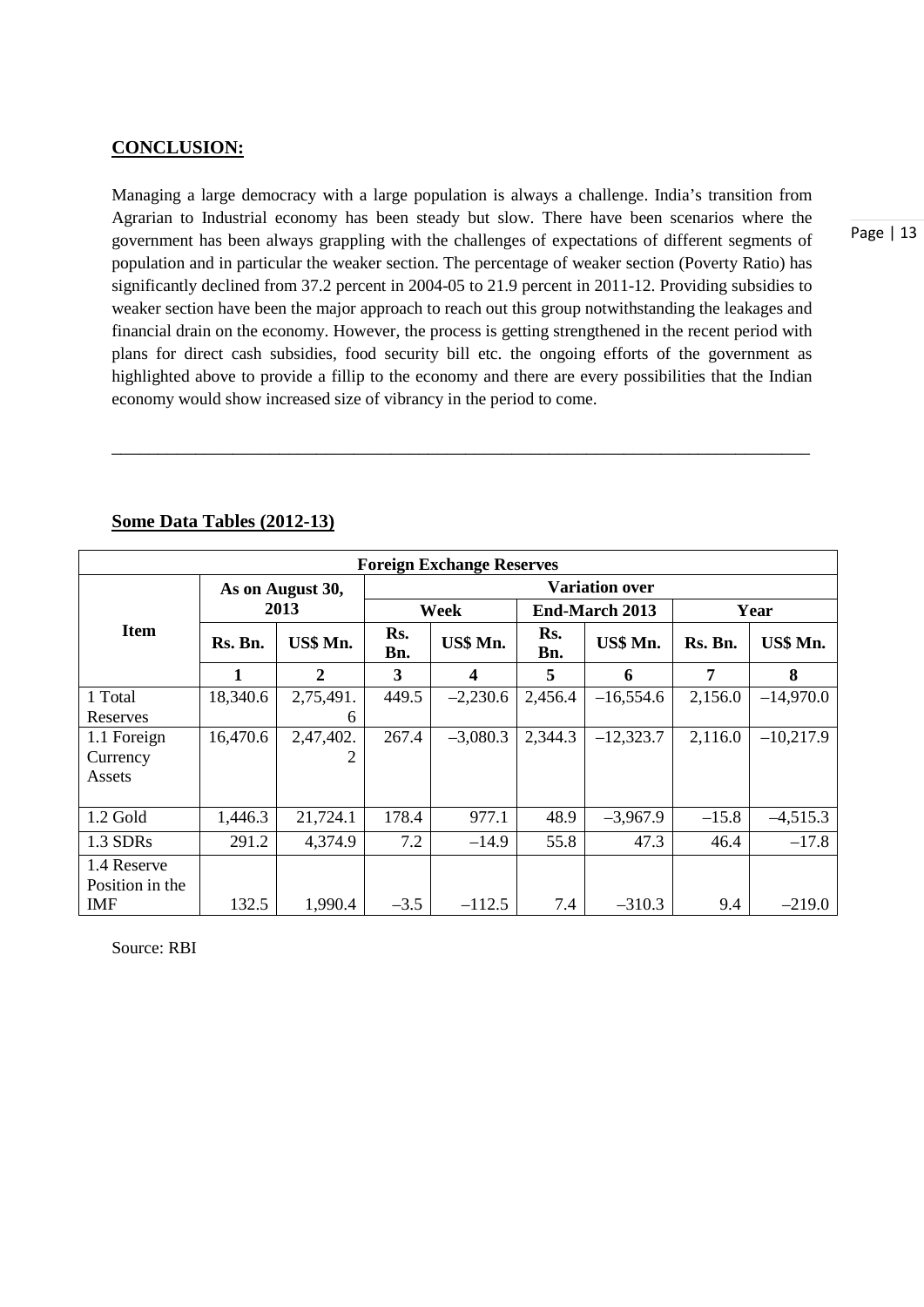**As Per International best Practices:** (Data on FDI have been revised since 2000-01 with expended coverage to approach International Best Practices)

|                                                                          |                                                           |                                                   |                                              |                         |                                            | (Amount USD million)                  |                                          |  |
|--------------------------------------------------------------------------|-----------------------------------------------------------|---------------------------------------------------|----------------------------------------------|-------------------------|--------------------------------------------|---------------------------------------|------------------------------------------|--|
| <b>Financial Year</b>                                                    |                                                           | <b>FOREIGN DIRECT INVESTMENT (FDI)</b>            |                                              |                         |                                            |                                       | <b>Investment</b>                        |  |
| (April-March)                                                            |                                                           |                                                   |                                              |                         |                                            |                                       | by FII's<br>Foreign                      |  |
|                                                                          |                                                           | <b>Equity</b>                                     | <b>Reinveste</b><br>$\mathbf d$              | <b>Other</b><br>capital |                                            | <b>FDI FLOWS INTO</b><br><b>INDIA</b> | Page   14<br>Institutional               |  |
|                                                                          | <b>FIPB</b><br>Route/<br><b>RBI's</b><br><b>Automatic</b> | <b>Equity</b><br>capital of<br>unincorpora<br>ted | earnings<br>$\begin{array}{c} + \end{array}$ | $\qquad \qquad +$       | <b>Total</b><br><b>FDI</b><br><b>Flows</b> | $%$ age<br>growth<br>over<br>previous | <b>Investors</b><br><b>Fund</b><br>(net) |  |
|                                                                          | Route/<br><b>Acquisitio</b><br>$\mathbf n$<br>Route       | ted bodies #                                      |                                              |                         |                                            | year<br>(in US\$<br>terms             |                                          |  |
| FINANCIAL YEARS 2000-01 to 2013-14 (up to June, 2013)                    |                                                           |                                                   |                                              |                         |                                            |                                       |                                          |  |
| 2000-01                                                                  | 2,339                                                     | 61                                                | 1,350                                        | 279                     | 4,029                                      |                                       | 1,847                                    |  |
| 2001-02                                                                  | 3,904                                                     | 191                                               | 1,645                                        | 390                     | 6,130                                      | $(+) 52 %$                            | 1,505                                    |  |
| 2002-03                                                                  | 2,574                                                     | 190                                               | 1,833                                        | 438                     | 5,035                                      | $(-) 18 %$                            | 377                                      |  |
| 2003-04                                                                  | 2,197                                                     | 32                                                | 1,460                                        | 633                     | 4,322                                      | $(-) 14 %$                            | 10,918                                   |  |
| 2004-05                                                                  | 3,250                                                     | 528                                               | 1,904                                        | 369                     | 6,051                                      | $(+)$ 40 %                            | 8,686                                    |  |
| 2005-06                                                                  | 5,540                                                     | 435                                               | 2,760                                        | 226                     | 8,961                                      | $(+)$ 48 %                            | 9,926                                    |  |
| 2006-07                                                                  | 15,585                                                    | 896                                               | 5,828                                        | 517                     | 22,826                                     | $(+)$ 146 %                           | $\overline{3,225}$                       |  |
| 2007-08                                                                  | 24,573                                                    | 2,291                                             | 7,679                                        | 300                     | 34,843                                     | $(+) 53 %$                            | 20,328                                   |  |
| 2008-09                                                                  | 31,364                                                    | 702                                               | 9,030                                        | 777                     | 41,873                                     | $(+) 20 %$                            | $(-) 15017$                              |  |
| 2009-10 $(P)$ $(+)$                                                      | 25,606                                                    | 1,540                                             | 8,668                                        | 1,931                   | 37,745                                     | $(-) 10\sqrt{8}$                      | 29,048                                   |  |
| 2010-11 $(P)$ $(+)$                                                      | 21,376                                                    | 874                                               | 11,939                                       | 658                     | 34,847                                     | $(-) 8 %$                             | 29,422                                   |  |
| $2011-12(P)$                                                             | 34,833                                                    | 1,022                                             | 8,206                                        | 2,495                   | 46,556                                     | $(+)$ 34 %                            | 16,812                                   |  |
| $2012 - 13(P)$                                                           | 21,825                                                    | 1,059                                             | 11,025                                       | 2,951                   | 36,860                                     | $(-)$ 21 %                            | 27,583                                   |  |
| 2013-14 (P)(Apr-Jun,<br>2013)                                            | 5,396                                                     | 243                                               | 2,061                                        | 1,441                   | 9,142                                      |                                       |                                          |  |
| <b>CUMULATIVE</b><br><b>TOTAL</b><br>(from April, 2000 to<br>June, 2013) | 2,00,362                                                  | 10,064                                            | 75,388                                       | 13,405                  | 2,99,220                                   |                                       | 1,44,654                                 |  |

**Source:** *(i) RBI's Bulletin August, 2013 dt. 12.08.2013 (Table No. 34 – FOREIGN INVESTMENT INFLOWS).*

- *(ii) Inflows under the acquisition of shares in March, 2011, August, 2011 & October, 2011, include net FDI on account of transfer of participating interest from Reliance Industries Ltd. to BP Exploration (Alpha).*
- *(iii) (RBI had included Swap of Shares of US\$ 3.1 billion under equity components during December 2006*
- *(iv) Monthly data on components of FDI as per expended coverage are not available. These data, therefore, are not comparable with FDI data for previous years.*
- *(v) Figures updated by RBI up to June, 2013.*
- *'#' Figures for equity capital of unincorporated bodies for 2010-11 are estimates*
- *(P) All figures are provisional*